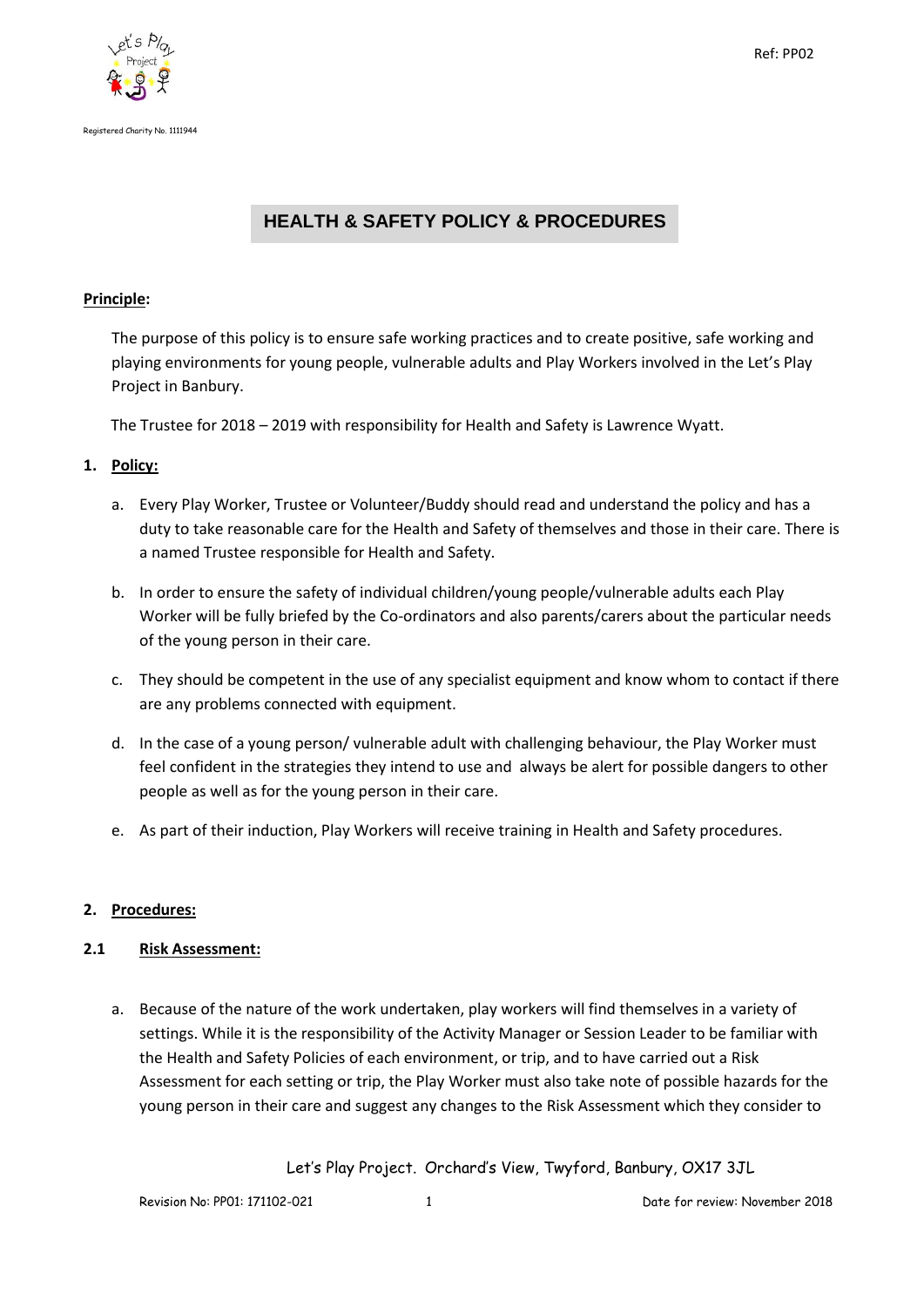

be necessary. The Session Leader must carry out the Health & Safety Checklist before every session which takes place at the Hub. This check must be recorded on the daily attendance register.

## **2.2 The following procedure guidelines should be followed when assessing the possible risks for young people with additional needs:**

- a. Check access to the building. The safest exit route in case of emergency should be identified by the Play Worker when entering the building.
- b. Note should be taken of the fire and emergency evacuation drills at each setting and Play Workers should take note of the position of fire appliances.
- c. Note any difficulties with floors (spillages) or stairs (uneven, in need of repair). Check the access to ramps and lifts if they are needed.
- d. Note any possible dangers posed by equipment used in the activity. Play Workers need to listen to instructions about equipment use and, whenever possible, check that the young person/ vulnerable adult understands.
- e. Check that the COSHH (**C**ontrol **O**f **S**ubstances **H**azardous to **H**ealth) guidelines are understood and adhered to in the environments in which young people/vulnerable adults play.
- f. Note where the First Aid box is kept in the setting for each activity. Identify yourself to the person running the activity if you have recent First Aid training and find out who the First Aider is on site.

## **2.3 Health and Hygiene:**

The following guidelines are to ensure the safety of employees, volunteers, young people and vulnerable adults in their care. More detailed information is available in the individual young person's / vulnerable adult's files:

- a. Smoking is not permitted while the Play Worker is working with the young person / vulnerable adult either on the Let's Play premises or external venues/sites in accordance with UK law. (see https://www.gov.uk/smoking-at-work-the-law).
- b. Play Workers, young people and vulnerable adults should not attend activities if they have an infectious disease or illness. A 48 hour period of absence is advised.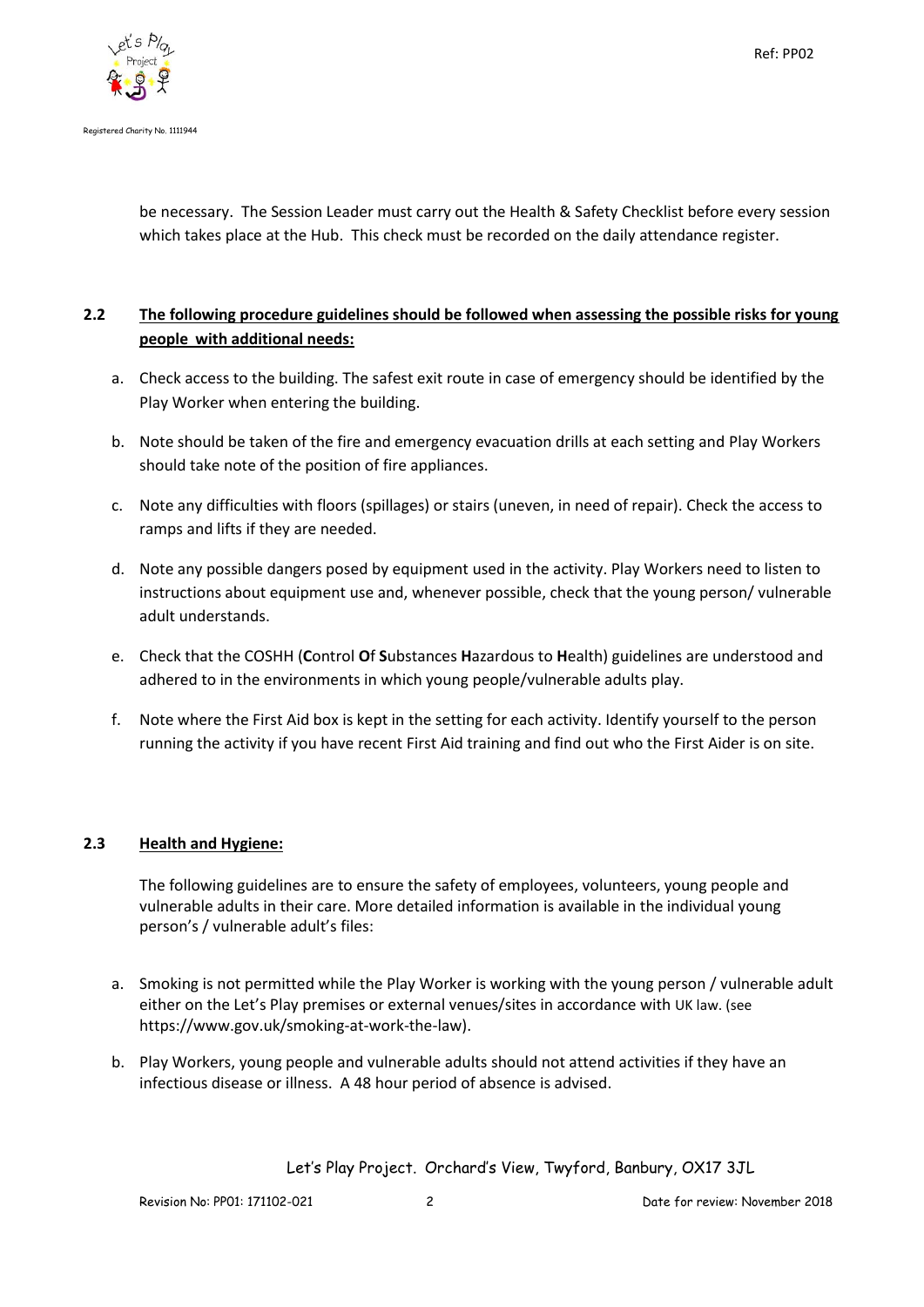

- c. Toilets should be checked for hygiene and to ensure the appropriate waste bins are in place. Play Workers should always use disposable gloves for changing pads and toileting. Paper towels, gloves and disposable aprons should be used if wiping up bodily fluids.
- d. When eating with the young person/ vulnerable adult both their dietary needs and the regulations relating to food safety and hygiene must be identified, checked and implemented. Each setting will have its own Food Safety Guidelines. Session leaders must undertake food hygiene qualifications.

## **2.4 Lifting and Handling:**

(Please also refer to the Moving and Handling Guidelines issued to Play Workers; **PP19**).

While Play Workers would not normally be expected to lift manually, if they are required to move a young person/ vulnerable adult they should have been trained in manual handling. The following guidelines should be followed if lifting an object is required:

- a. check the route and the place of destination
- b. ask for help from a colleague
- c. use available lifting equipment
- d. hold any load close to the body at waist height
- e. turn feet; not the body
- f. bend the knees; not the spine

#### **2.5 Recording of Accidents/Incidents:**

While we strive to avoid accidents and unfortunate incidents (such as verbal abuse) it is possible that these may occur. The following guidelines should be adhered to.

The priority must always be to safeguard the young person/ vulnerable adult.

a. The Play Worker must be aware of the procedure to follow in the event of an accident with the particular child / vulnerable adult (e.g. call an ambulance, police, contact parents, and call the Co-ordinator and Project Manager) as appropriate. The sequence of events will change according to the seriousness of the accident and the condition of the young person / vulnerable adult. When in doubt, call for an ambulance.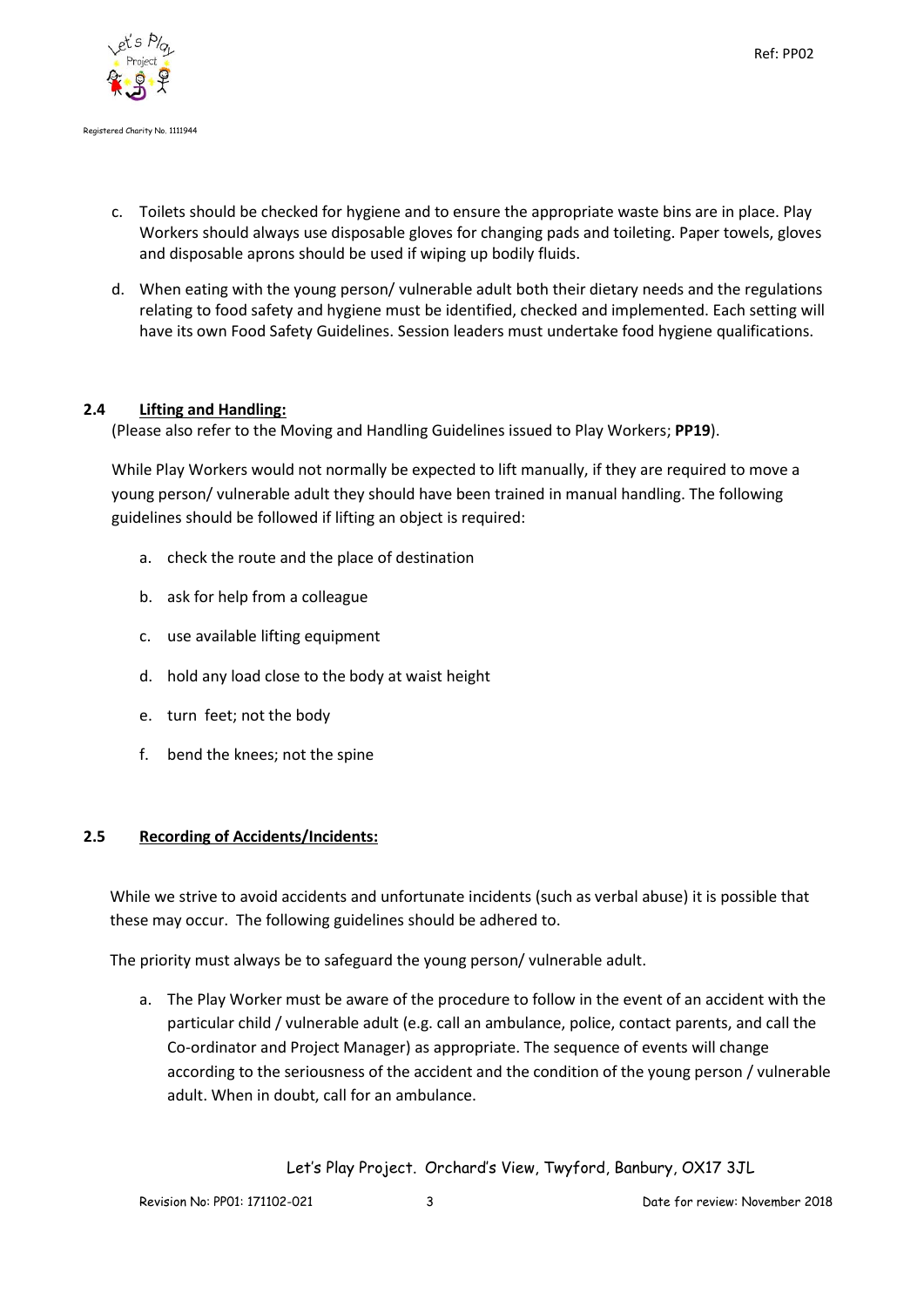



- b. After the accident an Accident Report Form should be filled in one for the setting in which the accident occurred and one for Let's Play (issued by and discussed with the Activity Manger). Playworkers are responsible for explaining any accidents/incidents to parents/guardians.
- c. In the unlikely event of the young person, vulnerable adult or Play Worker experiencing verbal abuse (e.g. from a member of the public) the incident should be reported to the Activity Manager as soon as possible. If appropriate, the Activity Manager will follow up the incident with a named person or de-brief the Play Worker, young person, vulnerable adult and their family, if the person/member of the general public issuing the abuse has not been identified.

## **2.6 First Aid:**

a. Play Workers may be offered training in first aid every three years. In *any session or* venue the first aider attached to that organisation should be identified.

## **2.7 Fire Safety and Emergency Procedures:**

- a. Play workers should be aware of the emergency procedures in each venue in which they work.
- b. All staff will be made aware at Fire Safety training sessions of members of staff who have PEEPS (Personal Emergency Evacuation Plans).
- c. The Let's Play Project will ask venues where we work to sign an annual agreement that Emergency Procedures are in place and that Fire and Evacuation drills are carried out at least once every three months. It is the responsibility of the Project Manager to ensure these annual agreements are in place. Should a venue be hired on a one off basis a full risk assessment will encompass a check of all fire regulations within that property.
- *d.* It is the responsibility of the activity manager aloingside the activities assistants to carry out fire and emergency drills.

## **2.8 Home Visits:**

The following guidelines should be used when visiting families: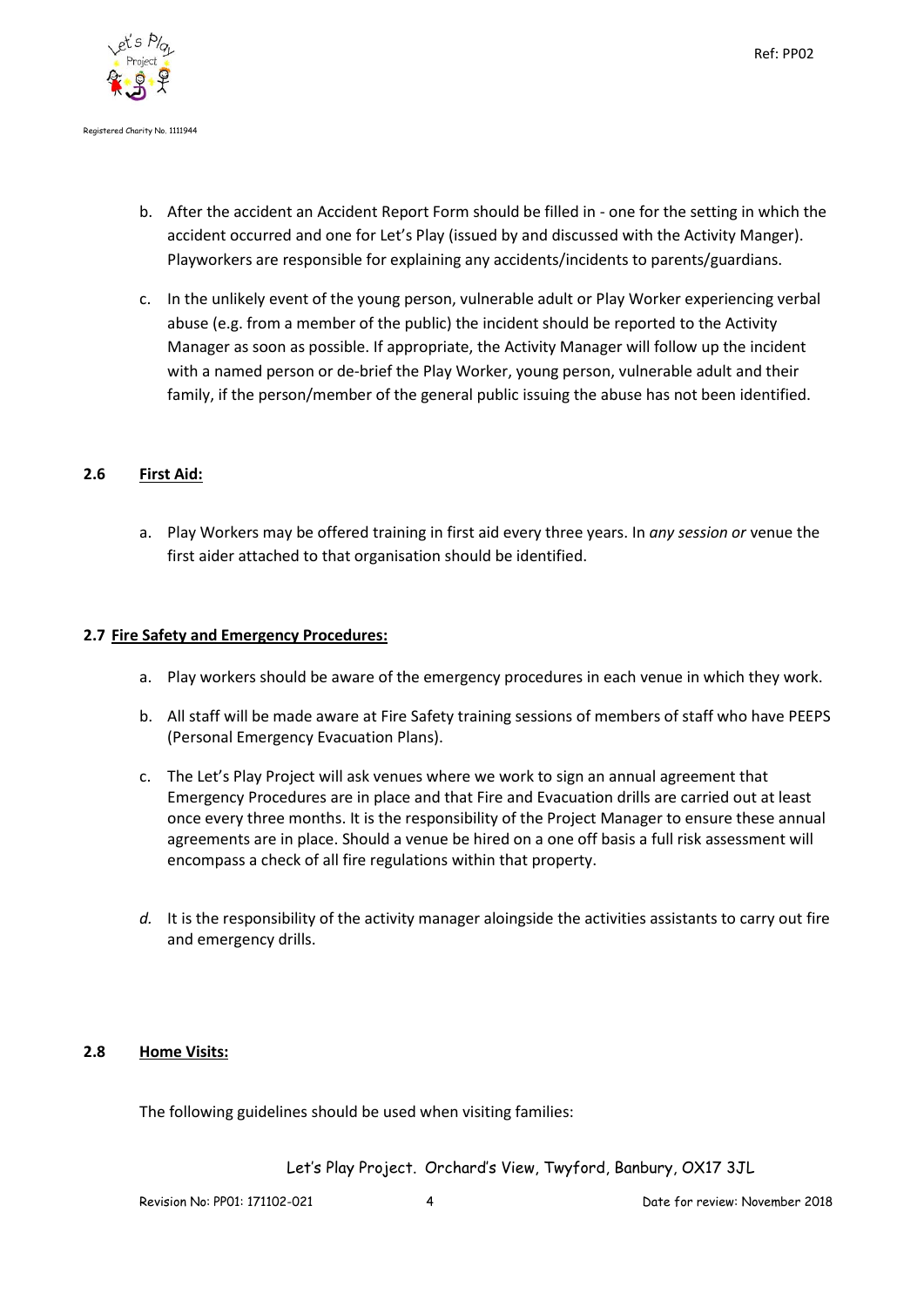

- a. A list of the home visits, detailing address, telephone number, time of visit and expected duration will be kept at the office and the indivual who conducts the home visit should telephone the centre to confirm that the visit is over and that they are safely home.
- b. A first visit should normally take place in working hours but when this is not possible, a visit in daylight is recommended.
- c. When travelling to a house on foot, care should be taken en-route; knowledge of the area and common sense should help plan a safe journey. When using a car, park it in a public, overlooked and well-lit place whenever possible.
- d. Records will be kept of all visits made.

## **2.9 In the office:**

- a. Anyone using the office for work related to the Let's Play Project should be made aware of emergency procedures and take responsibility for their own safety and that of office colleagues.
- b. Any concerns about Health and Safety should be reported to the Trustee with responsibility for Health and Safety.

#### **2.10 Mobile Phones:**

- a. The use of mobile phones by employees to make/receive personal calls and/or texts during the working day is forbidden.
- b. Any personal calls should be directed to the Let's Play's landline number so that a message can be relayed to the member of staff, when the member of staff is available, unless there is an emergency situation, where the message must be relayed to the employee immediately
- c. At the start of each session staff or child service user will place their mobile phone in the designated container which will be locked in the office until the session is over.
- d. An increasing number of mobile phones now have built-in cameras and have the capability to capture copy and transmit images through a range of technologies and formats. Employees should never take or transmit images of young people on their personal mobile phone.
- e. A work mobile phone has been provided to Core staff , which can be used in sessions as it has not got photographic capability.